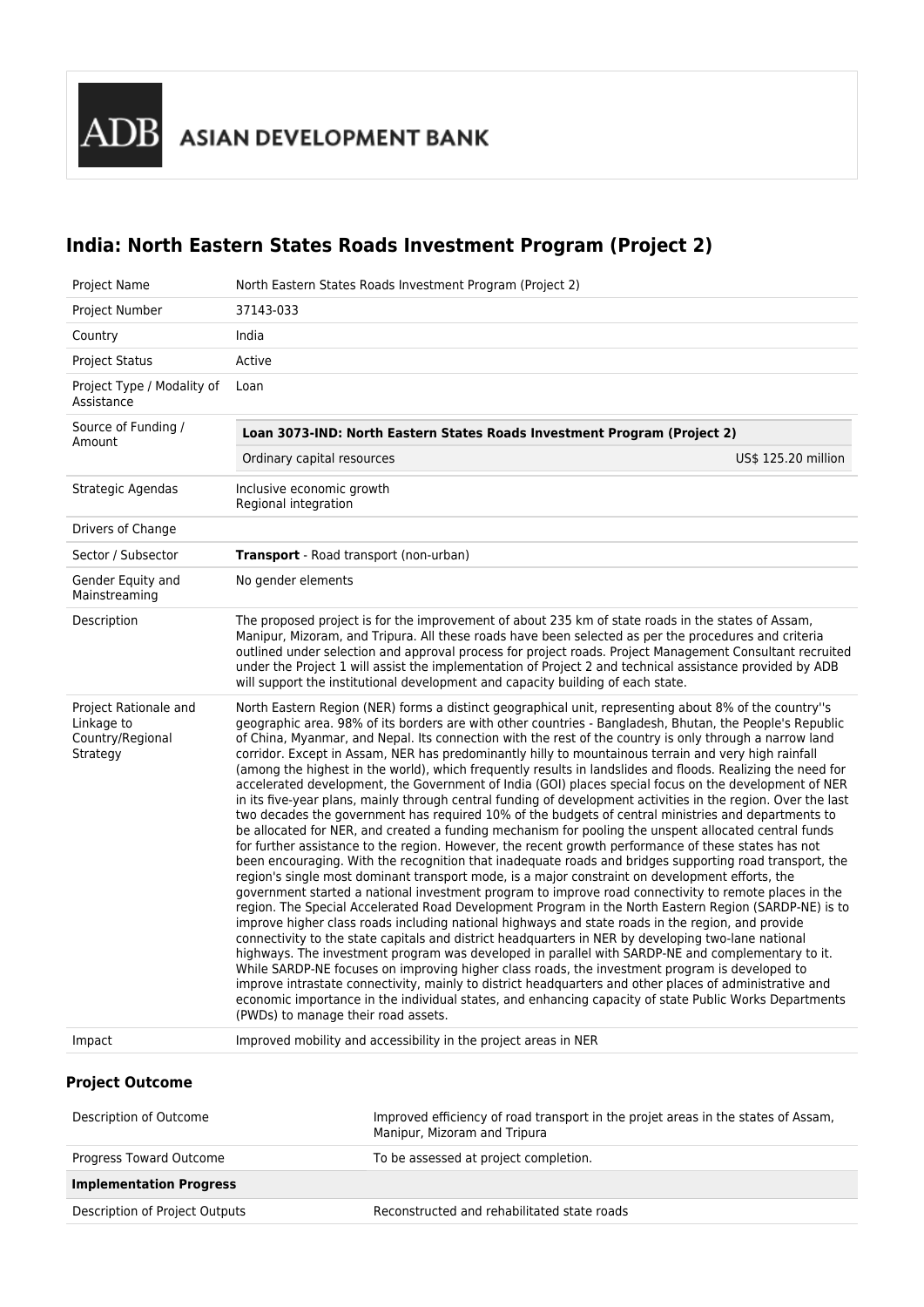Civil works for Manipur and Tripura awarded in Dec 2013 and Feb 2014 respectively. Civil works for Mizoram awarded in Nov 2014 and that for Assam awarded in Feb 2015.

The physical progress in Assam is 16.3%; Manipur - 35%, Mizoram - 26.13% and Tripura 17%.

CSC in Manipur, Tripura and Mizoram awarded in Oct 2013, Nov 2013 and May 2014.

Geographical Location

#### **Safeguard Categories**

| Environment              |  |
|--------------------------|--|
| Involuntary Resettlement |  |
| Indigenous Peoples       |  |

### **Summary of Environmental and Social Aspects**

| Environmental<br>Aspects    | The project will not have any significant adverse environmental impacts. Therefore, it is categorized as B in<br>accordance with ADB's Safeguard Policy Statement (2009) and in line with the environmental assessment review<br>framework of the MFF. IEE reports for each state have been prepared and updated based on the latest detailed<br>design and in accordance with the environmental assessment review framework. They are disclosed as required<br>by ADB Safeguard Policy Statement (2009). Environmental impacts associated with upgrading and improvement<br>of the project roads will occur mainly during construction. Negative impacts are mainly related to construction<br>waste; air, noise, and water pollution; occupational health and safety; tree removal; and erosion. These impacts<br>are manageable and can be mitigated by implementing the measures recommended in the EMP which have<br>been included in the bidding documents for civil work contracts. No critical habitat and physical cultural<br>resources will be adversely affected. During preparations of IEE reports, meaningful consultations have been<br>carried out with the relevant public and stakeholders. Concerns raised during the consultations have been<br>incorporated in the reports.                                                                                                                                                                                                                                                                                                                                                                                                                                                                                                                                                                                                                                                                                                                                                                                                                                                                                                                                                                                                                                                                                                                                                                                     |
|-----------------------------|---------------------------------------------------------------------------------------------------------------------------------------------------------------------------------------------------------------------------------------------------------------------------------------------------------------------------------------------------------------------------------------------------------------------------------------------------------------------------------------------------------------------------------------------------------------------------------------------------------------------------------------------------------------------------------------------------------------------------------------------------------------------------------------------------------------------------------------------------------------------------------------------------------------------------------------------------------------------------------------------------------------------------------------------------------------------------------------------------------------------------------------------------------------------------------------------------------------------------------------------------------------------------------------------------------------------------------------------------------------------------------------------------------------------------------------------------------------------------------------------------------------------------------------------------------------------------------------------------------------------------------------------------------------------------------------------------------------------------------------------------------------------------------------------------------------------------------------------------------------------------------------------------------------------------------------------------------------------------------------------------------------------------------------------------------------------------------------------------------------------------------------------------------------------------------------------------------------------------------------------------------------------------------------------------------------------------------------------------------------------------------------------------------------------------------------------------------------------------------------|
| Involuntary<br>Resettlement | The project is categorized as A for resettlement impacts. A resettlement framework was prepared for the<br>investment program. Six combined resettlement and indigenous peoples plans were prepared covering all<br>subprojects financed under Project 2.<br>The project was developed with a view to avoiding or minimizing land acquisition and involuntary resettlement<br>by adopting the most feasible technical design. The proposed widening of roads will occur within the existing<br>right-of-way. A full census based on the detailed designs for the subprojects was conducted. Resettlement plans<br>were prepared for the subprojects in accordance with the government's Land Acquisition Act, 1894 (amended in<br>1984), National Rehabilitation and Resettlement Policy, the resettlement policies of the states and ADB"s<br>Safeguard Policy Statement (2009).<br>The project will have significant land acquisition and resettlement impacts resulting in both physical and<br>economic displacement. Compensation rates for the loss of land and structures, shifting assistance, income<br>restoration assistance, and additional support for vulnerable groups and indigenous groups are provided in the<br>entitlement matrix. The compensation entitlements have been endorsed by the executing agency and adequate<br>budget will be allocated. Meaningful consultation and information disclosure were undertaken with (i) project-<br>displaced persons, (ii) indigenous peoples households in the project influence area and their leaders, and (iii) the<br>general public through the ADB website. If any changes or additional land requirements or involuntary<br>resettlement impacts are identified, an updated resettlement plan will be prepared. ADB's approval will be<br>obtained before further implementation of the relevant section of the project roads. The PIU Project Director will<br>be responsible for overall implementation of the combined resettlement and indigenous peoples plans. The<br>Resettlement Officer of the PIU will be the focal person to coordinate and oversee proper implementation. The<br>internal monitoring will be conducted by the implementing agencies and qualified and experienced external<br>experts will undertake the overall monitoring of the safeguards and relevant social issues and submit<br>semiannual monitoring reports to the national level executing agency for submission to ADB. |
| Indigenous<br>Peoples       | The project is category B in accordance with the ADB's Safeguard Policy Statement (2009) since the project will<br>likely have limited impacts on indigenous peoples. An indigenous peoples planning framework was prepared for<br>the investment program and six combined resettlement and indigenous peoples plans have been prepared for<br>the subprojects funded under Project 2. In some project areas, the tribal population is dominant, whereas in<br>others, they are scattered and not concentrated in any particular subproject area and interact freely with the<br>outside community. The assessment of social impact did not show any difference in impact between indigenous<br>and non-indigenous groups in the project locations. The project will not adversely impact on the identity, culture<br>and customary livelihoods of the indigenous peoples. Meaningful consultations with the concerned indigenous<br>groups and their leaders were conducted in an atmosphere free of coercion and in a culturally sensitive manner.<br>This was to ensure a comprehensive perspective on the project and its impacts, and to ascertain community<br>response to the project, their needs and demands from the project, an estimate of losses that they would suffer,<br>and steps to mitigate those losses.                                                                                                                                                                                                                                                                                                                                                                                                                                                                                                                                                                                                                                                                                                                                                                                                                                                                                                                                                                                                                                                                                                                                                          |
|                             |                                                                                                                                                                                                                                                                                                                                                                                                                                                                                                                                                                                                                                                                                                                                                                                                                                                                                                                                                                                                                                                                                                                                                                                                                                                                                                                                                                                                                                                                                                                                                                                                                                                                                                                                                                                                                                                                                                                                                                                                                                                                                                                                                                                                                                                                                                                                                                                                                                                                                       |

**Stakeholder Communication, Participation, and Consultation**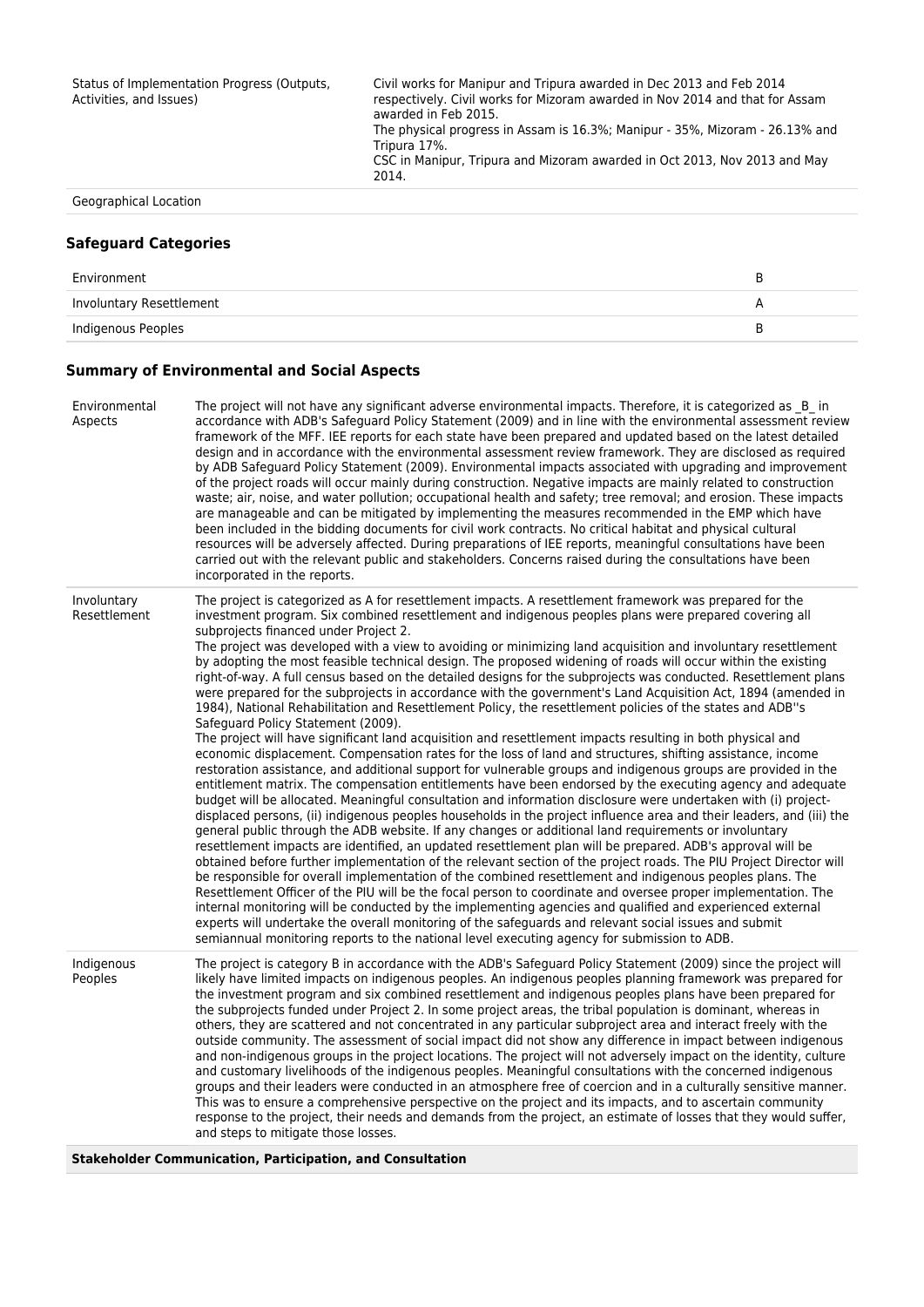| During Project<br>Design | As part of the project preparation, consultations were held at the level of primary and secondary stakeholders<br>including directly affected people, executing agency, implementing agency, other local administration and<br>departments etc. Issues related to the proposed project development and various activites involved in the<br>planning and implementation was discussed. The main objective of these discussions was to ascertain<br>community response to the project, their needs and demands from the projects, an estimate of losses that they<br>would suffer, and steps to mitigate those losses that they would suffer, and steps to mitigate those losses. The<br>directly affected populations were consulted to understand their concerns regarding the road construction and<br>gather suggestions on the types of mitigation measures that should be considered to address the envisaged<br>impacts. |
|--------------------------|--------------------------------------------------------------------------------------------------------------------------------------------------------------------------------------------------------------------------------------------------------------------------------------------------------------------------------------------------------------------------------------------------------------------------------------------------------------------------------------------------------------------------------------------------------------------------------------------------------------------------------------------------------------------------------------------------------------------------------------------------------------------------------------------------------------------------------------------------------------------------------------------------------------------------------|
|                          |                                                                                                                                                                                                                                                                                                                                                                                                                                                                                                                                                                                                                                                                                                                                                                                                                                                                                                                                |

During Project Implementation -

# **Business Opportunities**

|             | Consulting Services All consultants have been selected in accordance with ADB's Guidelines on the Use of Consultants (2013, as<br>amended from time to time).                                                                                                                                                                                                                                                                                                    |
|-------------|------------------------------------------------------------------------------------------------------------------------------------------------------------------------------------------------------------------------------------------------------------------------------------------------------------------------------------------------------------------------------------------------------------------------------------------------------------------|
| Procurement | Procurement for civil works has been undertaken in accordance with ADB's Procurement Guidelines (2013, as<br>amended from time to time).<br>Equipment financed under the MFF will be procured using shopping for contracts estimated to be less than \$0.1<br>million. Contract packaging for equipment will be based on the required technical features and timing of<br>procurement. Detailed specifications will be finalized during projects implementation. |

## **Responsible Staff**

| Responsible ADB Officer    | Jagir Kumar                                                                                                                                                                                                                                                                                                                                                                                                                                                                                                                                                                                                                                                    |
|----------------------------|----------------------------------------------------------------------------------------------------------------------------------------------------------------------------------------------------------------------------------------------------------------------------------------------------------------------------------------------------------------------------------------------------------------------------------------------------------------------------------------------------------------------------------------------------------------------------------------------------------------------------------------------------------------|
| Responsible ADB Department | South Asia Department                                                                                                                                                                                                                                                                                                                                                                                                                                                                                                                                                                                                                                          |
| Responsible ADB Division   | India Resident Mission                                                                                                                                                                                                                                                                                                                                                                                                                                                                                                                                                                                                                                         |
| <b>Executing Agencies</b>  | Ministry of Development of North Eastern Region<br>Room no. 283-A<br>Vigyan Bhawan Annexe<br>Maulana Azad Road, New Delhi 110 011<br>Public Works Department - State of Mizoram<br>IRAMMAWIA@GMAIL.COM<br>Office of the Chief Engineer, Tuikhuanhtlang, Aizawl, Mizoram 796001<br><b>Public Works Department - State of Tripura</b><br>CETRIPURA@YAHOO.CO.IN<br>Chief Engineer's Office, Planning Circle, Tripura 799001<br><b>Public Works Department State of Assam</b><br>MUAHMED2006@YAHOO.CO.IN<br>Chandmari, Guwahati-781003<br>India<br>Public Works Department State of Manipur<br>KHTEMBA@GMAIL.COM<br>PWD Complex, Khuyathong, Imphal Manipur 795001 |

### **Timetable**

| <b>Concept Clearance</b>   | -           |
|----------------------------|-------------|
| Fact Finding               |             |
| MRM                        | -           |
| Approval                   | 02 Dec 2013 |
| <b>Last Review Mission</b> | ۰           |
| Last PDS Update            | 17 Mar 2017 |

# **Loan 3073-IND**

| <b>Milestones</b> |                     |                         |                 |                |               |
|-------------------|---------------------|-------------------------|-----------------|----------------|---------------|
|                   |                     | <b>Effectivity Date</b> | <b>Closing</b>  |                |               |
| <b>Approval</b>   | <b>Signing Date</b> |                         | <b>Original</b> | <b>Revised</b> | <b>Actual</b> |
| 02 Dec 2013       | 17 Feb 2014         | 20 May 2014             | 31 Mar 2020     | $\sim$         | $\sim$        |

**Financing Plan Loan Utilization**